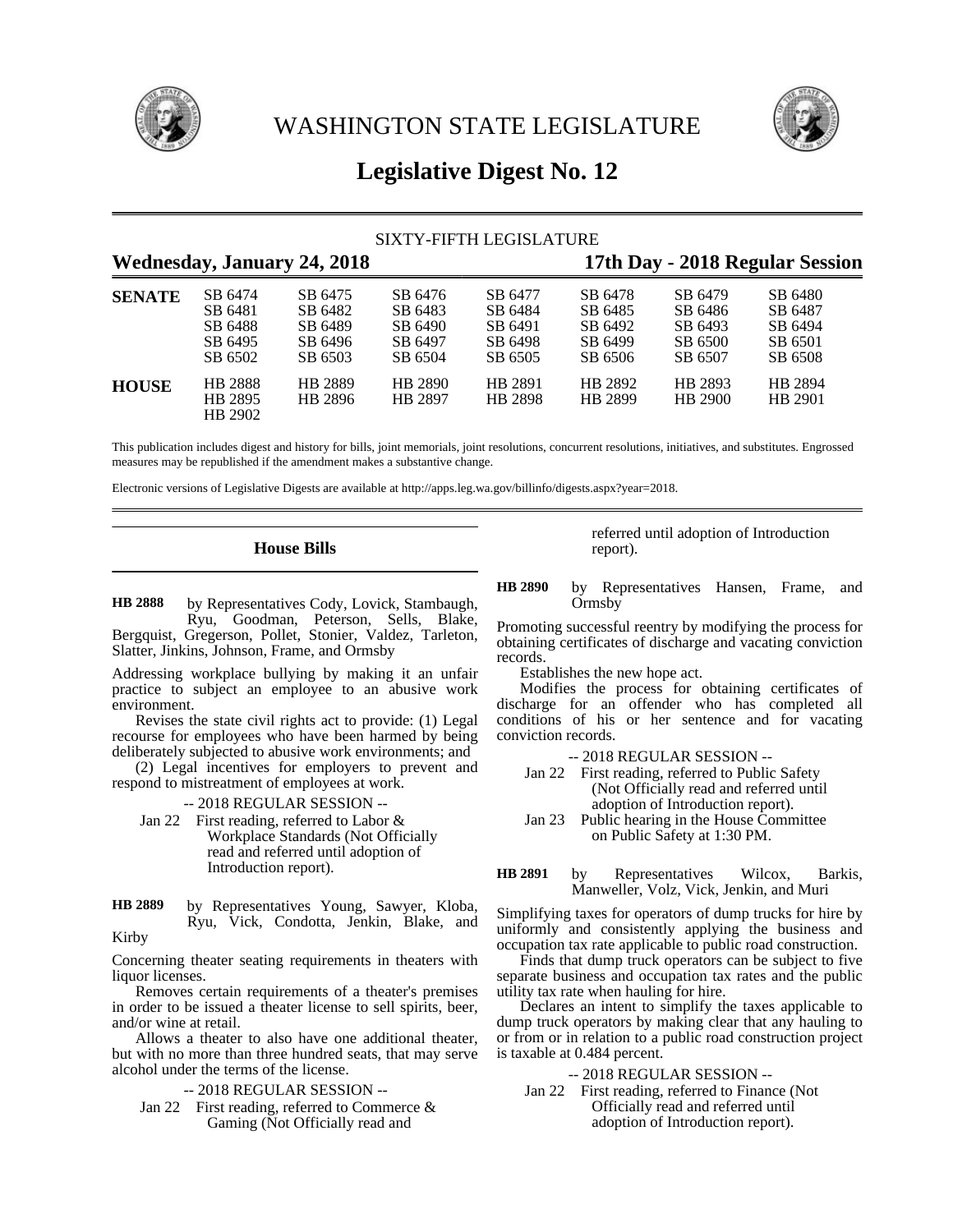by Representatives Lovick, Hayes, Goodman, Klippert, Tarleton, Slatter, McDonald, Frame, **HB 2892**

and Kloba

Establishing the mental health field response teams program.

Requires the Washington association of sheriffs and police chiefs to develop and implement a mental health field response team grant program to assist local law enforcement agencies to develop and operate mental health field response team capabilities, using mental health professionals to respond to encounters involving persons with mental health issues.

Requires the state institute for public policy, in consultation with the Washington association of sheriffs and police chiefs, to: (1) Develop data collection and reporting guidelines for grant recipients; and

(2) Conduct a study on whether the use of mental health field response improves outcomes of interactions with persons experiencing behavioral health crises.

-- 2018 REGULAR SESSION --

- Jan 22 First reading, referred to Public Safety (Not Officially read and referred until adoption of Introduction report).
- by Representatives Hansen, Klippert, and Pettigrew **HB 2893**

Regulating body worn cameras.

Provides a definition of "intimate image," for purposes of inspection and copying exemptions in the public records act, with regard to body worn camera recordings.

Eliminates the June 1, 2019, expiration date of chapter 10.109 RCW regarding the use of body worn cameras.

-- 2018 REGULAR SESSION --

Jan 22 First reading, referred to Judiciary (Not Officially read and referred until adoption of Introduction report).

### by Representatives Schmick and Cody **HB 2894**

Concerning certificate of need exemptions for certain ambulatory facilities and centers.

Prohibits the department of health from requiring a certificate of need for an ambulatory surgical facility or center wholly owned, fully operated, and used exclusively by a practice of physicians or dentists with two or fewer operating rooms and no more than two surgical specialties.

-- 2018 REGULAR SESSION --

Jan 22 First reading, referred to Health Care & Wellness (Not Officially read and referred until adoption of Introduction report).

### by Representatives Frame, Goodman, Kagi, Ortiz-Self, Slatter, Jinkins, and Ormsby **HB 2895**

Revising conditions under which a person is subject to exclusive adult jurisdiction and extending juvenile court jurisdiction over serious cases to age twenty-five.

Modifies provisions regarding subjecting a person to exclusive adult jurisdiction and the extension of juvenile court jurisdiction over serious cases to age twenty-five.

-- 2018 REGULAR SESSION --

Jan 22 First reading, referred to Early Learning & Human Services (Not Officially read and referred until adoption of Introduction report).

### by Representative Wylie **HB 2896**

Concerning the transfer of moneys from transportation accounts.

Creates the bicycle and pedestrian grant account.

Requires a certain net tax amount from the motor vehicle fund to be distributed to the transportation improvement board, the county road administration board, the freight mobility investment account, the freight mobility multimodal account, and the connecting Washington account.

Requires the state treasurer to transfer from the multimodal transportation account: (1) 35,224,000 dollars each fiscal biennium to the rural mobility grant program account;

(2) 77,680,000 dollars each fiscal biennium to the regional mobility grant program account;

(3) 14,670,000 dollars to the complete streets grant program account; and

(4) 10,380,000 dollars to the bicycle and pedestrian grant account.

### -- 2018 REGULAR SESSION --

Jan 22 First reading, referred to Transportation (Not Officially read and referred until adoption of Introduction report).

#### by Representatives Morris and Tarleton **HB 2897**

Concerning electric utility plans for distributed energy resources and transportation electrification.

Finds that legislative clarity is important for consumer-owned utilities to offer incentive programs and services in the electrification of transportation for its customers.

Declares an intent to achieve parity among electric utilities, so each utility, depending on its unique circumstances, can determine its appropriate role in the development of electrification of transportation infrastructure.

-- 2018 REGULAR SESSION --

- Jan 22 First reading, referred to Technology & Economic Development (Not Officially read and referred until adoption of Introduction report).
- Jan 23 Public hearing in the House Committee on Technology & Economic Development at 10:00 AM.
- by Representatives Kagi, Senn, Pettigrew, Sullivan, Eslick, Valdez, and Pollet **HB 2898**

Concerning additional enrichment levy amounts to fund early learning programs.

Authorizes a school district, beginning with taxes levied for collection in 2019, to levy an additional enrichment levy dollar amount not to exceed an amount equal to twenty-five cents per thousand dollars of the assessed value of property in the school district.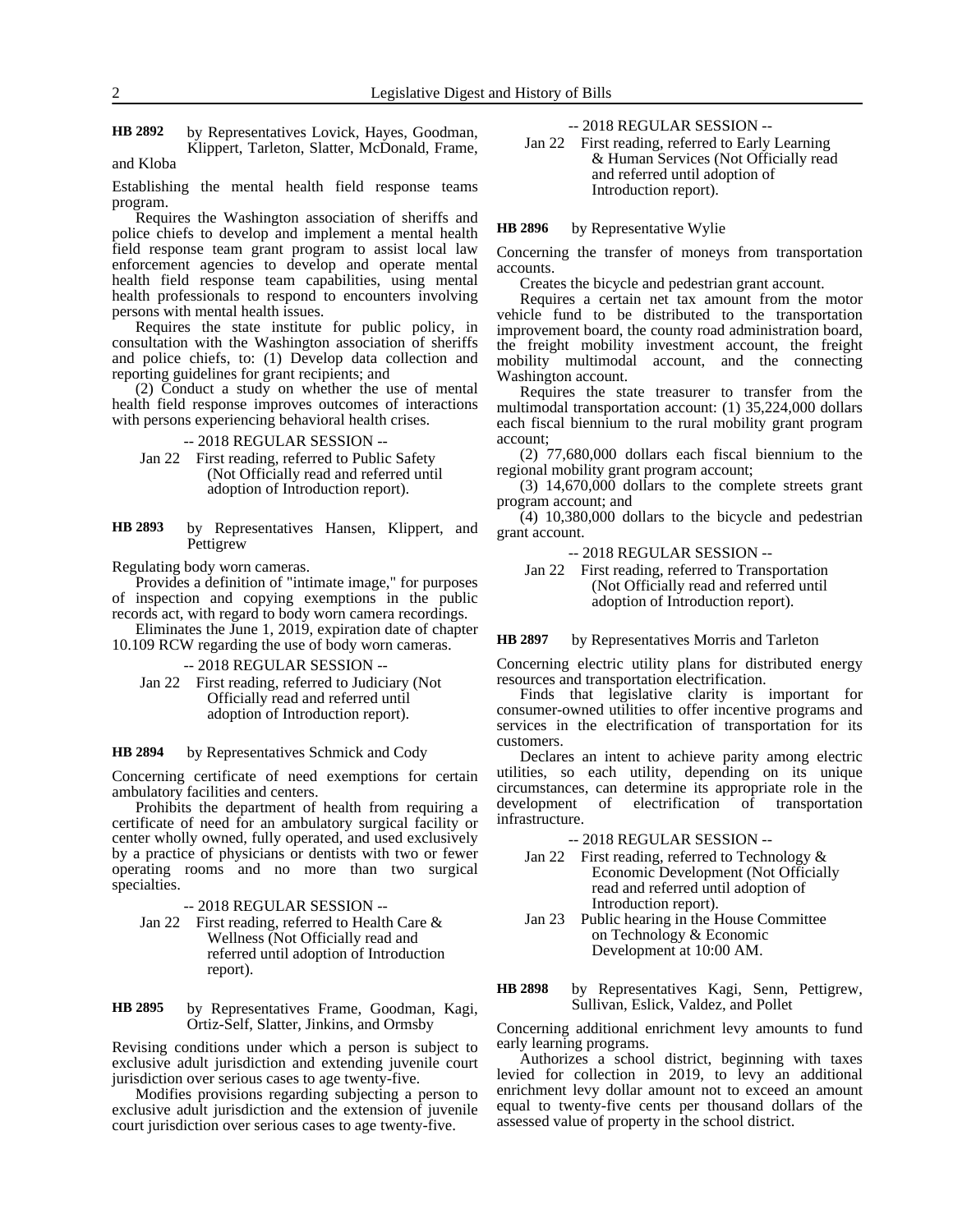Requires the additional amount to be used exclusively for the early childhood education and assistance program, the early learning programs that score at least 3.5 in the early achievers program, other high quality early learning programs approved by the department of children, youth, and families, and capital expenses if school districts have demonstrated a need for additional classroom space and if the facilities would be used primarily for high quality early learning programs.

- -- 2018 REGULAR SESSION --
- Jan 22 First reading, referred to Early Learning & Human Services (Not Officially read and referred until adoption of Introduction report).
- Jan 26 Scheduled for public hearing in the House Committee on Early Learning & Human Services at 8:00 AM. (Subject to change)

by Representatives Gregerson, Doglio, Jinkins, and Peterson **HB 2899**

Establishing a vehicle maintenance improvement program.

Requires the department of ecology, in collaboration with the department of commerce and in concert with municipal partners around the state, to establish an ongoing vehicle maintenance improvement program with the goals of: (1) Improving vehicle owners' awareness of the importance of proper and regular vehicle maintenance;

(2) Motivating vehicle owners to conduct routine and proper vehicle maintenance; and

(3) Yielding outcomes that provide improvements to the environment, reliability of vehicle travel, and personal economy.

Makes an appropriation from the motor vehicle account to the department of ecology for the vehicle maintenance improvement program.

Creates the vehicle maintenance improvement account.

-- 2018 REGULAR SESSION --

- Jan 22 First reading, referred to Transportation (Not Officially read and referred until adoption of Introduction report).
- by Representatives Kilduff, Eslick, Goodman, Dent, Kloba, and McCabe **HB 2900**

Concerning violations of traffic laws that place vulnerable roadway users at increased risk of injury and death.

Assesses additional fines on persons who commit a traffic infraction against a vulnerable roadway user.

Creates the vulnerable roadway user education account.

-- 2018 REGULAR SESSION --

Jan 22 First reading, referred to Transportation (Not Officially read and referred until adoption of Introduction report).

### by Representatives Kraft and Pollet **HB 2901**

Modifying the requirements of agendas posted under the open public meetings act.

Modifies open public meetings act provisions regarding the online availability of a public agency's regular meeting agenda.

- -- 2018 REGULAR SESSION --
- Jan 22 First reading, referred to State Government, Elections & Information Technology (Not Officially read and referred until adoption of Introduction report).
- by Representatives Wilcox, Blake, Chandler, Barkis, Griffey, DeBolt, Tharinger, Walsh, Chapman, Orcutt, and Stokesbary **HB 2902**

Ensuring that Washington aggressively acts to open fish habitat by removing barriers under all forms of ownership.

Creates the fish passage barrier removal board, using the funds appropriated and similar amounts on an ongoing basis each year thereafter, to provide funding for fish barrier removal projects.

Makes an appropriation from the state general fund to the department of fish and wildlife for fish passage barrier removal projects.

- -- 2018 REGULAR SESSION --
- Jan 22 First reading, referred to Agriculture & Natural Resources (Not Officially read and referred until adoption of Introduction report).
- Jan 25 Scheduled for public hearing in the House Committee on Agriculture & Natural Resources at 1:30 PM. (Subject to change)

### **Senate Bills**

by Senators McCoy, Sheldon, Chase, Conway, Frockt, Hasegawa, Hunt, Kuderer, Palumbo, Rolfes, Saldaña, and Van De Wege **SB 6474**

Creating a pilot project for tribal compact schools.

Creates a pilot project for tribal compact schools to explore and implement options in adjusting school attendance and calendar requirements for the purpose of accommodating cultural and agricultural events and replacing graduation testing requirements with culturally relevant and community-based standards.

Expires August 1, 2030.

-- 2018 REGULAR SESSION --

- Jan 19 First reading, referred to Early Learning & K-12 Education.
- by Senators Hobbs, Palumbo, King, Wagoner, McCoy, and Liias **SB 6475**

Prohibiting the imposition of regional transit authority property taxes on less than a whole parcel.

Prohibits regional transit authority property taxes from being imposed on less than a whole parcel.

Requires the county treasurer to waive interest and penalties for delinquencies on property taxes imposed by a regional transit authority and collected before June 30,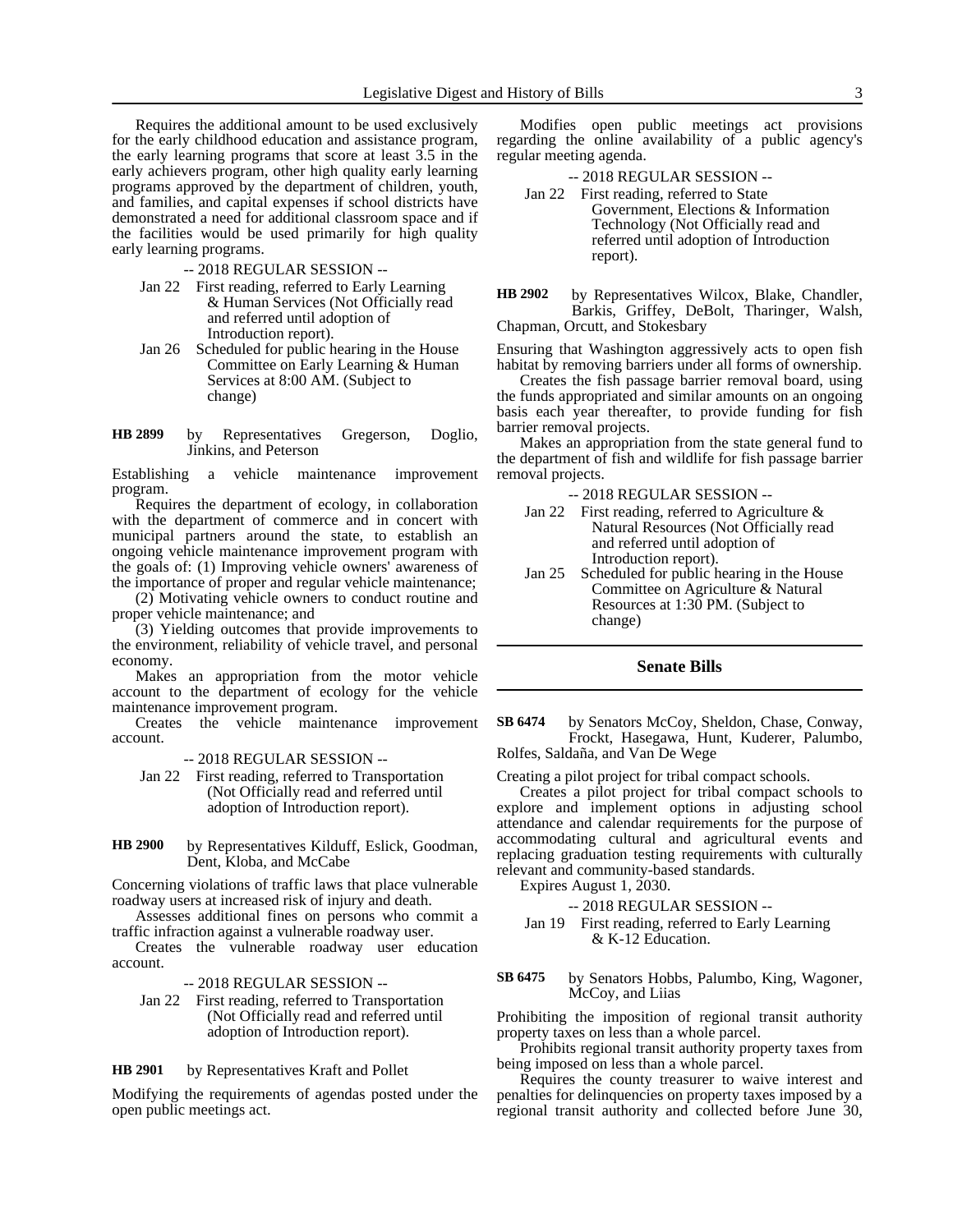2018, if the property is exempted from the tax. This requirement expires January 1, 2020.

-- 2018 REGULAR SESSION --

- Jan 19 First reading, referred to Transportation.
- Jan 24 Scheduled for public hearing in the Senate Committee on Transportation at 3:30 PM. (Subject to change)

by Senators Wagoner, Rivers, Fortunato, Angel, Takko, Wilson, Schoesler, Zeiger, Ericksen, Braun, Warnick, Becker, Short, Brown, Padden, Sheldon, Honeyford, Bailey, and Van De Wege **SB 6476**

Establishing an exemption from background check requirements for firearms sales or transfers between concealed pistol license holders.

Exempts the following from background check requirements for firearms sales or transfers: Where the seller or transferor and the purchaser or transferee both possess a valid concealed pistol license.

-- 2018 REGULAR SESSION --

Jan 19 First reading, referred to Law & Justice.

by Senators Rolfes, Palumbo, Ranker, Chase, and Saldaña **SB 6477**

Concerning the voluntary option to purchase qualified alternative energy resources.

Requires each electric utility to provide a voluntary option to purchase qualified alternative energy resources to: (1) Each of its new retail electric customers at the time service is established; and

(2) Its existing retail electric customers through the utility's web site and through quarterly mailings as a bill insert or other publication.

- -- 2018 REGULAR SESSION --
- Jan 19 First reading, referred to Energy, Environment & Technology.
- Jan 23 Public hearing in the Senate Committee on Energy and Environment & Technology at 10:00 AM.

### by Senator Warnick **SB 6478**

Concerning activities attendant to operating a truck.

Exempts a "worker," as that term is used in the state industrial insurance act, in regard to his or her activities attendant to operating a truck which he or she owns and leases to a motor carrier.

Allows an exempted person to elect coverage under the state industrial insurance act in the manner provided by RCW 51.32.030.

-- 2018 REGULAR SESSION -- Jan 19 First reading, referred to Labor & Commerce.

by Senators Conway and Chase **SB 6479**

Concerning the training and monitoring of guardians.

Requires the department of social and health services to convene an advisory group to: (1) Develop a model program to monitor guardians appointed under chapter 11.88 RCW (appointments, qualifications, and removal of

guardians) and to provide for monitoring of both professional and lay guardians; and

(2) Develop an in-person training program for use by lay guardians across the state.

-- 2018 REGULAR SESSION --

Jan 19 First reading, referred to Law & Justice.

by Senators Mullet, Angel, and Braun; by request of State Treasurer **SB 6480**

Concerning local government infrastructure.

Creates the consolidated borrowing program, operated by the state treasurer, to provide funds to political subdivisions for essential infrastructure needs.

Creates the lend Washington finance board to provide education and guidance with respect to funding options that may be available for projects that do not otherwise qualify for current state grants or loans.

Requires the state treasurer to develop a proposed plan to standardize the process for accessing state assistance by political subdivisions.

Increases the number of members on the public works board by including the state treasurer.

Creates the lend Washington program account.

| --2018 REGULAR SESSION --                   |
|---------------------------------------------|
| Jan 19 First reading, referred to Financial |
| Institutions & Insurance.                   |
| Jan 25 Scheduled for public hearing in the  |
| Senate Committee on Financial               |
| Institutions & Insurance at 8:00 AM.        |
| (Subject to change)                         |

by Senators Brown, Palumbo, Rivers, and Wilson **SB 6481**

Creating a sales tax deferral for construction and expenditure costs of manufacturing facilities.

Provides a sales tax deferral on the construction and expenditure costs of new, renovated, or expanded manufacturing facilities.

Expires January 1, 2028.

-- 2018 REGULAR SESSION --

Jan 19 First reading, referred to Ways & Means.

by Senators Walsh, Palumbo, Chase, Hasegawa, and Saldaña **SB 6482**

Allowing nonmedical home cultivation of marijuana.

Allows a person age twenty-one or over to possess no more than six marijuana plants and up to twenty-four ounces of usable marijuana harvested from plants lawfully grown on the premises of the housing unit occupied by the person in possession of the plants and marijuana.

Prohibits more than six plants from being grown or possessed on the premises of a single housing unit regardless of the number of residents living on the premises.

Allows a property owner to prohibit the cultivation of marijuana plants by a renter or lessee upon or within his or her property.

-- 2018 REGULAR SESSION --

Jan 19 First reading, referred to Labor & Commerce.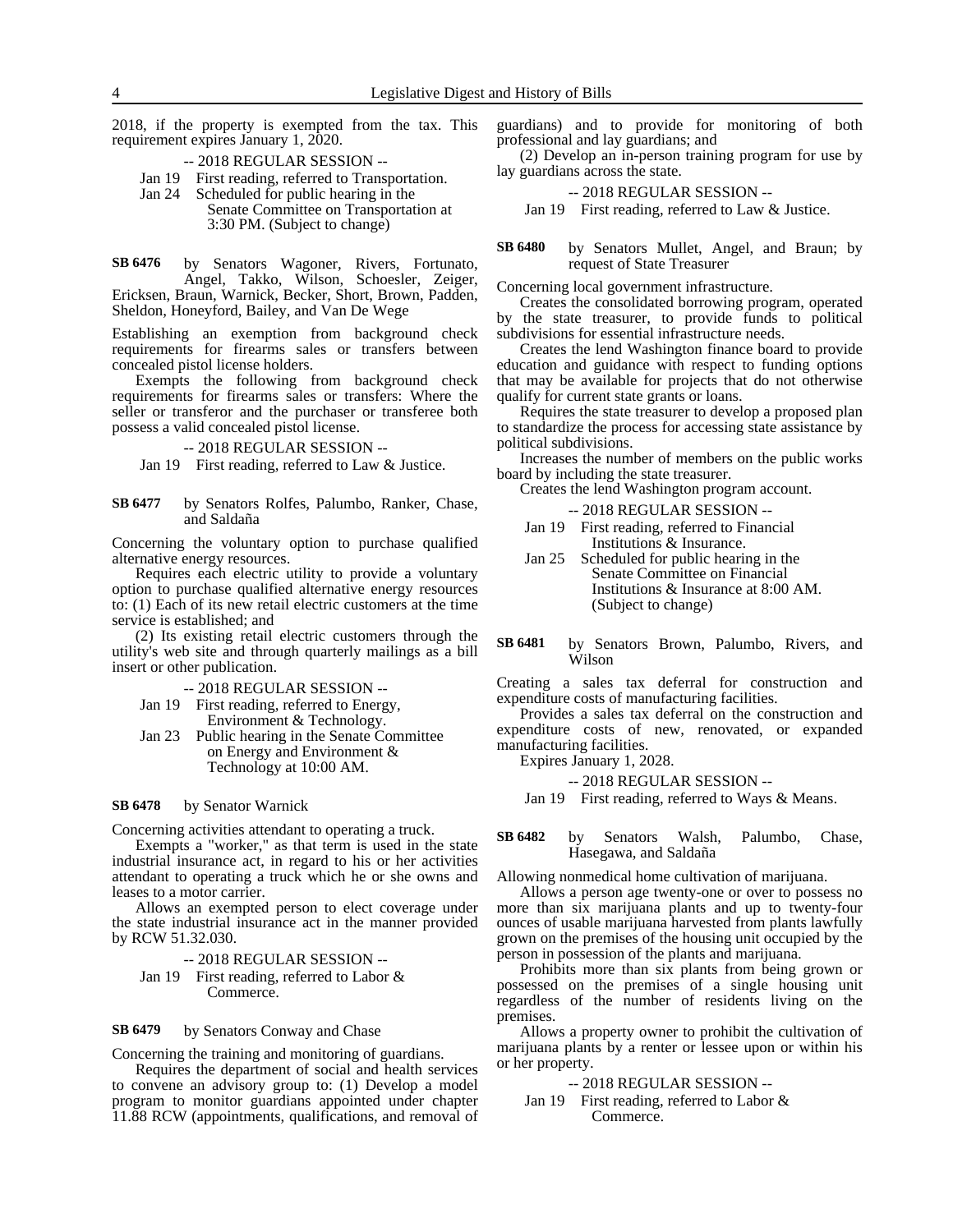by Senators Conway, Darneille, Keiser, and Kuderer **SB 6483**

Revising education funding reform provisions to enhance uniformity, flexibility, and special education funding.

Enhances uniformity, flexibility, and special education funding by modifying education funding reform provisions relating to: Regionalization; local levies and local effort assistance; special education funding; the delay of K-3 compliance; and the learning assistance program.

-- 2018 REGULAR SESSION --

- Jan 19 First reading, referred to Early Learning & K-12 Education.
- Jan 22 Public hearing in the Senate Committee on Early Learning & K-12 Education at 1:30 PM.

### by Senator Mullet **SB 6484**

Concerning nuisance abatement.

Modifies provisions relating to nuisance abatement and foreclosures.

-- 2018 REGULAR SESSION --

- Jan 19 First reading, referred to Financial Institutions & Insurance.
- Jan 25 Scheduled for public hearing in the Senate Committee on Financial Institutions & Insurance at 8:00 AM. (Subject to change)

by Senators Warnick and Darneille **SB 6485**

Improving access to mental health services for children and youth.

Reestablishes the children's mental health work group to: (1) Identify barriers to and opportunities for accessing mental health services for children and families; and

(2) Advise the legislature on statewide mental health services for this population.

Provides a December 30, 2020, expiration date for the work group.

Expands the duties and responsibilities of the following: (1) The state health care authority;

- (2) The department of social and health services;
- (3) Behavioral health organizations;
- (4) Regional service areas;
- (5) The department of children, youth, and families;

(6) The child and adolescent psychiatry residency

program at the University of Washington; and  $(7)$  The office of the superintendent of public instruction.

-- 2018 REGULAR SESSION --

Jan 19 First reading, referred to Human Services & Corrections.

by Senators Ranker, Zeiger, Palumbo, Hasegawa, Wellman, Miloscia, Keiser, Conway, Darneille, O'Ban, Sheldon, Chase, Frockt, Kuderer, and Saldaña **SB 6486**

Expanding registered apprenticeship programs.

Requires the regulatory apprenticeship council and the workforce training and education coordinating board to:

(1) Develop a strategic plan focused on apprenticeship; and

(2) In consultation with the governor's office, collaborate with the state board for community and technical colleges, the employment security department, and the office of the superintendent of public instruction to: (a) Review existing registered apprenticeship programs; (b) analyze barriers to expansion of registered apprenticeship and preapprenticeship programs; and (c) recommend policies to implement strategies that increase registered youth and adult apprenticeships.

Creates the apprenticeship work group to review the work being done by the governor's office regarding a student's preparation.

Requires the department of labor and industries, through the supervisor of apprenticeship, to employ a coordinator to do outreach to the private sector and assist industries in establishing registered apprenticeship and training programs where they do not exist.

Provides a December 31, 2018, expiration date for the apprenticeship work group.

-- 2018 REGULAR SESSION --

- Jan 19 First reading, referred to Higher Education & Workforce Development.
- Jan 23 Public hearing in the Senate Committee on Higher Education & Workforce Development at 8:00 AM.
- Jan 25 Scheduled for executive session in the Senate Committee on Higher Education & Workforce Development at 8:00 AM. (Subject to change)
- by Senators Darneille, O'Ban, Palumbo, Takko, Conway, Liias, and Frockt **SB 6487**

Concerning the redevelopment of an area overlapping the boundary between two adjacent cities.

Addresses available methods for the annexation of all or a part of a city or town to another city or town and public hearings on proposed comprehensive plans.

Subjects an annexation of all or part of a city or town to potential review by a boundary review board.

- -- 2018 REGULAR SESSION --
- Jan 19 First reading, referred to Local Government.
- Jan 25 Scheduled for public hearing in the Senate Committee on Local Government at 1:30 PM. (Subject to change)
- by Senators Carlyle, Liias, Conway, and Kuderer **SB 6488**

Concerning ticket sales over the internet.

Prohibits a person, firm, or corporation from: (1) Reselling or engaging in the business of reselling tickets to a place of entertainment without first having procured a license from the department of licensing for each location at which business will be conducted; or

(2) Operating an internet web site or other electronic service that provides a mechanism for two or more parties to participate in a resale transaction or that facilitates resale transactions by certain means without first having procured a license from the department of licensing for each location at which business will be conducted.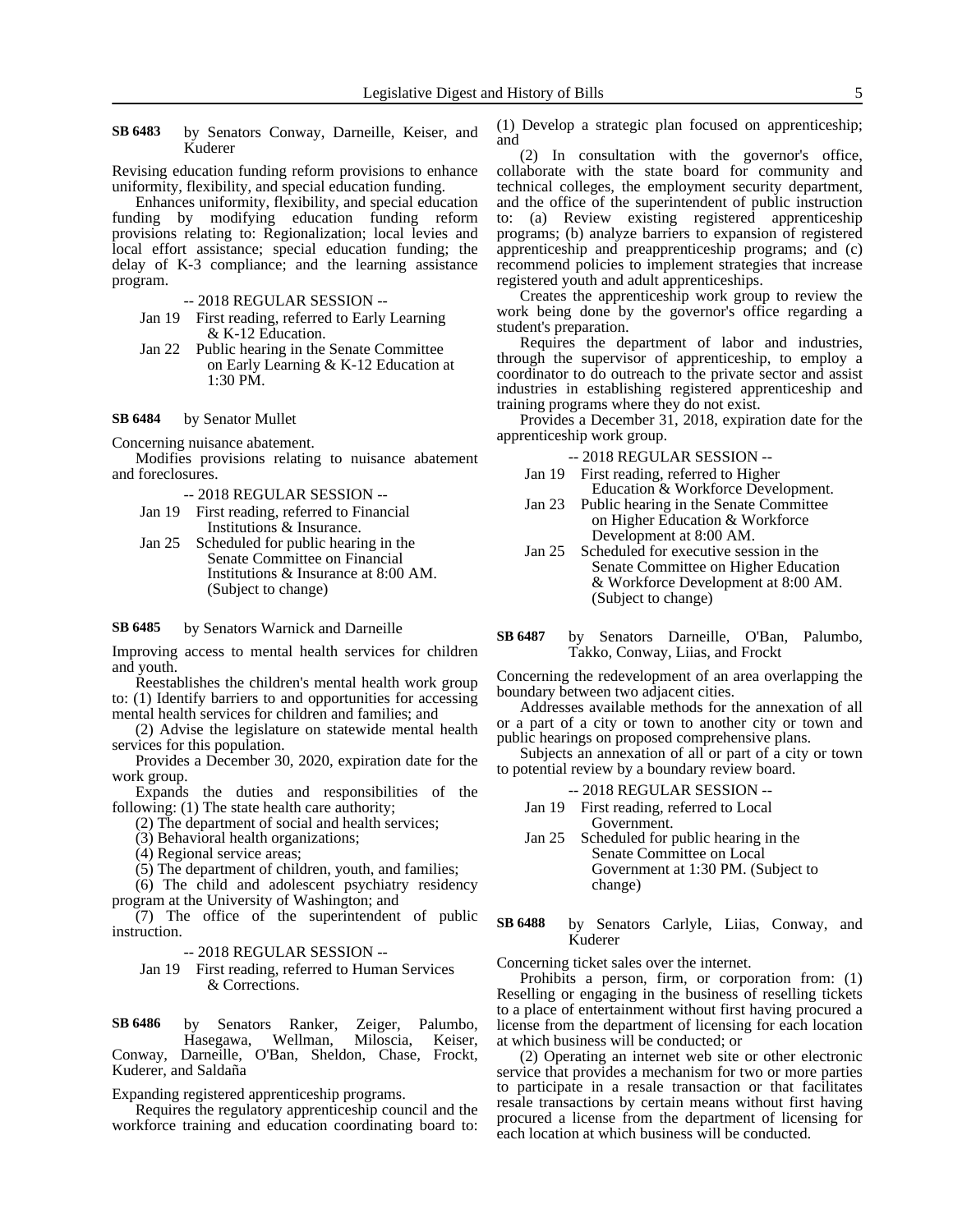- -- 2018 REGULAR SESSION --
- Jan 19 First reading, referred to Labor & Commerce.
- Jan 22 LBRC Majority; without recommendation. And refer to Energy, Environment &
	- Technology. Executive action taken in the Senate Committee on Labor & Commerce at 1:30 PM.
- Jan 24 Scheduled for public hearing in the Senate Committee on Energy and Environment & Technology at 8:00 AM in anticipation of other legislative action.
- by Senators Saldaña, Hobbs, King, Sheldon, Schoesler, and Padden **SB 6489**

Changing the baseball stadium based special license plate.

Repeals RCW 46.18.215 (baseball stadium license plates) and creates a Seattle Mariners special license plate that will display the Seattle Mariners logo.

Provides funds, once the state has been reimbursed for the special license plates, to InvestED to encourage secondary students who have economic needs to stay in school, return to school, or get involved within their learning community.

-- 2018 REGULAR SESSION -- Jan 19 First reading, referred to Transportation.

### by Senators Takko and Walsh **SB 6490**

Authorizing cities planning under the growth management act to impose certain real estate excise taxes by councilmatic action.

Authorizes a city that plans under the growth management act to impose certain real estate excise taxes by councilmatic action.

-- 2018 REGULAR SESSION --

- Jan 19 First reading, referred to Local
- Government. Jan 23 Public hearing in the Senate Committee on Local Government at 1:30 PM.

#### by Senators O'Ban and Darneille **SB 6491**

Increasing the availability of assisted outpatient behavioral health treatment.

Modifies involuntary treatment act provisions with regard to the following: (1) Changing the term "in need of assisted outpatient mental health treatment" to "in need of assisted outpatient behavioral health treatment" and includes a person with a substance use disorder;

(2) Less restrictive alternative treatment services;

(3) Establishing a process for initial evaluation and filing of a petition for assisted outpatient treatment;

(4) Designated crisis responders;

(5) Procedures for additional treatment;

(6) Conditional release orders; and

(7) Revocation proceedings and court orders for detention for inpatient treatment and for assisted outpatient behavioral health treatment.

-- 2018 REGULAR SESSION --

Jan 19 First reading, referred to Human Services & Corrections.

by Senators O'Ban, Kuderer, Conway,<br>Darneille, Saldaña, Padden, Hasegawa, Padden, Hasegawa, Ranker, Keiser, Schoesler, Becker, Wilson, Warnick, Brown, Zeiger, Miloscia, Sheldon, Chase, Frockt, and Wagoner **SB 6492**

Concerning child sex trafficking.

Places responsibility on a web site operator, that has a significant business purpose for marketing individuals for commercial sex purposes, for the content of advertisements featuring minors on its web site.

- -- 2018 REGULAR SESSION --
- Jan 19 First reading, referred to Law & Justice.
- Jan 23 Public hearing in the Senate Committee

on Law & Justice at 10:00 AM.

by Senators Billig, Palumbo, Ranker, Carlyle, Hasegawa, and Kuderer **SB 6493**

Increasing transparency and accountability for intercollegiate athletic programs.

Requires the board of trustees or regents of each state college and university to specifically approve, in an open public meeting, expenditures for or transfers made to its programs for intercollegiate athletic competition if the programs had an operating deficit in the previous fiscal year, and the expenditure or transfer is a new expenditure exceeding, a continuing expenditure that has increased by, or a transfer exceeding, one hundred thousand dollars.

-- 2018 REGULAR SESSION --

- Jan 19 First reading, referred to Higher Education & Workforce Development.
- Jan 25 Scheduled for public hearing in the Senate Committee on Higher Education & Workforce Development at 8:00 AM. (Subject to change)

### by Senator Hunt **SB 6494**

Concerning the Olympia and Tumwater school district regionalization factors.

Finds that: (1) The Olympia, Tumwater, and North Thurston school districts are treated differently in the regionalization factors applied to school salaries under changes made to funding in the 2017 session: (a) North Thurston receiving regional adjustments of six percent; and (b) Olympia and Tumwater receiving no adjustment; and

(2) The regionalization factors should treat them equally.

-- 2018 REGULAR SESSION --

Jan 19 First reading, referred to Early Learning & K-12 Education.

by Senators Becker and Cleveland **SB 6495**

Expanding the extension for community healthcare outcomes program.

Requires the University of Washington medical school extension for community healthcare outcomes program to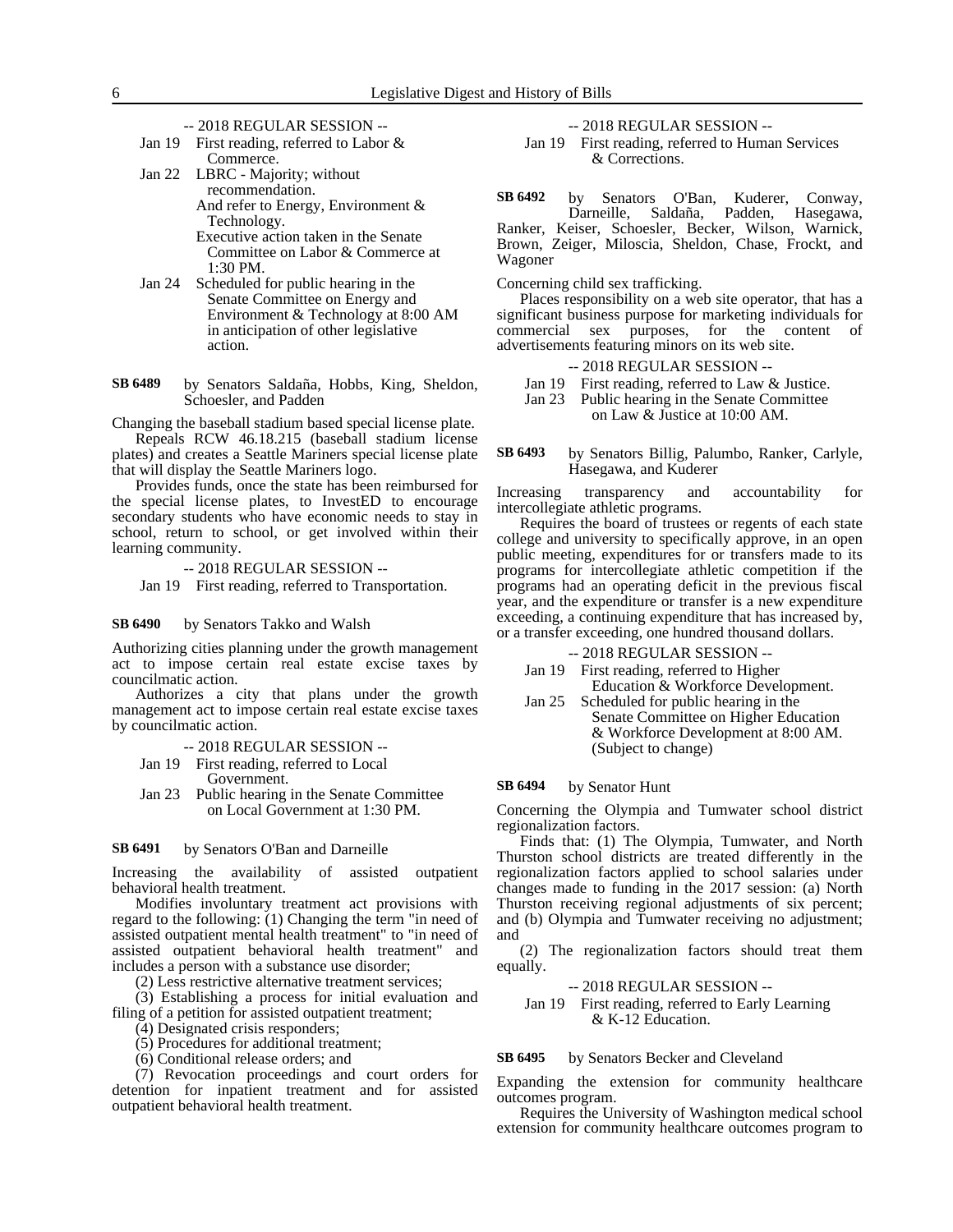report the following to the legislative health care and fiscal committees on the program's activities: (1) The number of certain health care professionals who received training and consultation services through the program during the preceding year in mental health care, diabetes treatment, telestroke care, and chronic pain management, including opioid disorder treatment; and

(2) The number of continuing education hours that each profession could potentially accrue if continuing education credits are awarded for participation in the program.

Makes an appropriation from the general fund to the University of Washington to expand the extension for the community healthcare outcomes program.

-- 2018 REGULAR SESSION -- Jan 19 First reading, referred to Health & Long Term Care.

by Senators Becker, Rivers, and Brown **SB 6496**

Encouraging transparency within the department of social and health services.

Requires the department of social and health services to immediately contract with an independent malpractice or risk management firm to perform a review of and issue a report on the department's rules, policies, and procedures related to the scope of work and training requirements for behavioral health service providers, department behavioral health provider inspection and certification staff, and department office managers.

-- 2018 REGULAR SESSION --

Jan 19 First reading, referred to Human Services & Corrections.

by Senators Becker, Darneille, Fain, and Brown **SB 6497**

Concerning the use of independent contractors to address delays in providing forensic competency evaluations.

Requires the department of social and health services to: (1) Conduct a survey of professional persons available to conduct competency evaluations in each county; and

(2) Provide a continuously updated contact information list for use by the prosecuting attorney and defense bar of each county.

-- 2018 REGULAR SESSION --

Jan 19 First reading, referred to Human Services & Corrections.

### by Senators Becker, Fain, Rivers, Brown, Bailey, and Warnick **SB 6498**

Concerning training and certification for community health workers.

Creates the collaborative for the advancement of community health workers to enhance the understanding and use of community health workers.

Requires the collaborative to: (1) Be hosted and lead by the University of Washington and be convened by July 1, 2018;

(2) Design training and qualification requirements for community health workers; and

(3) Review and identify best practices from existing state and counties' certification and training programs.

Requires the department of health to conduct a sunrise review under chapter 18.120 RCW to evaluate the creation of a community health worker credential and the scope of practice of the profession.

-- 2018 REGULAR SESSION -- Jan 19 First reading, referred to Health & Long Term Care.

by Senators Brown, Takko, and Warnick **SB 6499**

Creating the building business ecosystems act. Establishes the building business ecosystems act.

-- 2018 REGULAR SESSION --

- Jan 19 First reading, referred to Economic Development & International Trade.
- Jan 25 Scheduled for public hearing in the Senate Committee on Economic Development & International Trade at 8:00 AM. (Subject to change)

by Senators Saldaña, Fortunato, and Billig **SB 6500**

Concerning transportation network companies. Regulates transportation network companies.

-- 2018 REGULAR SESSION --

- Jan 19 First reading, referred to Transportation.
- Jan 22 Public hearing in the Senate Committee on Transportation at 3:30 PM.

by Senator Baumgartner **SB 6501**

Exempting athletic and fitness facilities from sales and use taxes.

Provides a sales and use tax exemption to athletic and fitness facilities.

Expires January 1, 2029.

-- 2018 REGULAR SESSION --

Jan 22 First reading, referred to Ways & Means.

by Senators Dhingra, Darneille, Kuderer, and Saldaña **SB 6502**

Concerning eligibility for the essential needs and housing support and the aged, blind, or disabled assistance programs.

Modifies eligibility for the essential needs and housing support program and the aged, blind, or disabled assistance program to improve housing stability for people with disabilities and seniors.

-- 2018 REGULAR SESSION --

Jan 22 First reading, referred to Human Services & Corrections.

by Senators Dhingra, Palumbo, Frockt, Carlyle, Darneille, Hasegawa, and Kuderer **SB 6503**

Implementing child support pass-through payments.

Requires the department of social and health services, effective October 1, 2018, to pass through child support: (1) In an amount that does not exceed one hundred dollars per month collected on behalf of a family; or

(2) In the case of a family that includes two or more children, an amount that is not more than two hundred dollars per month.